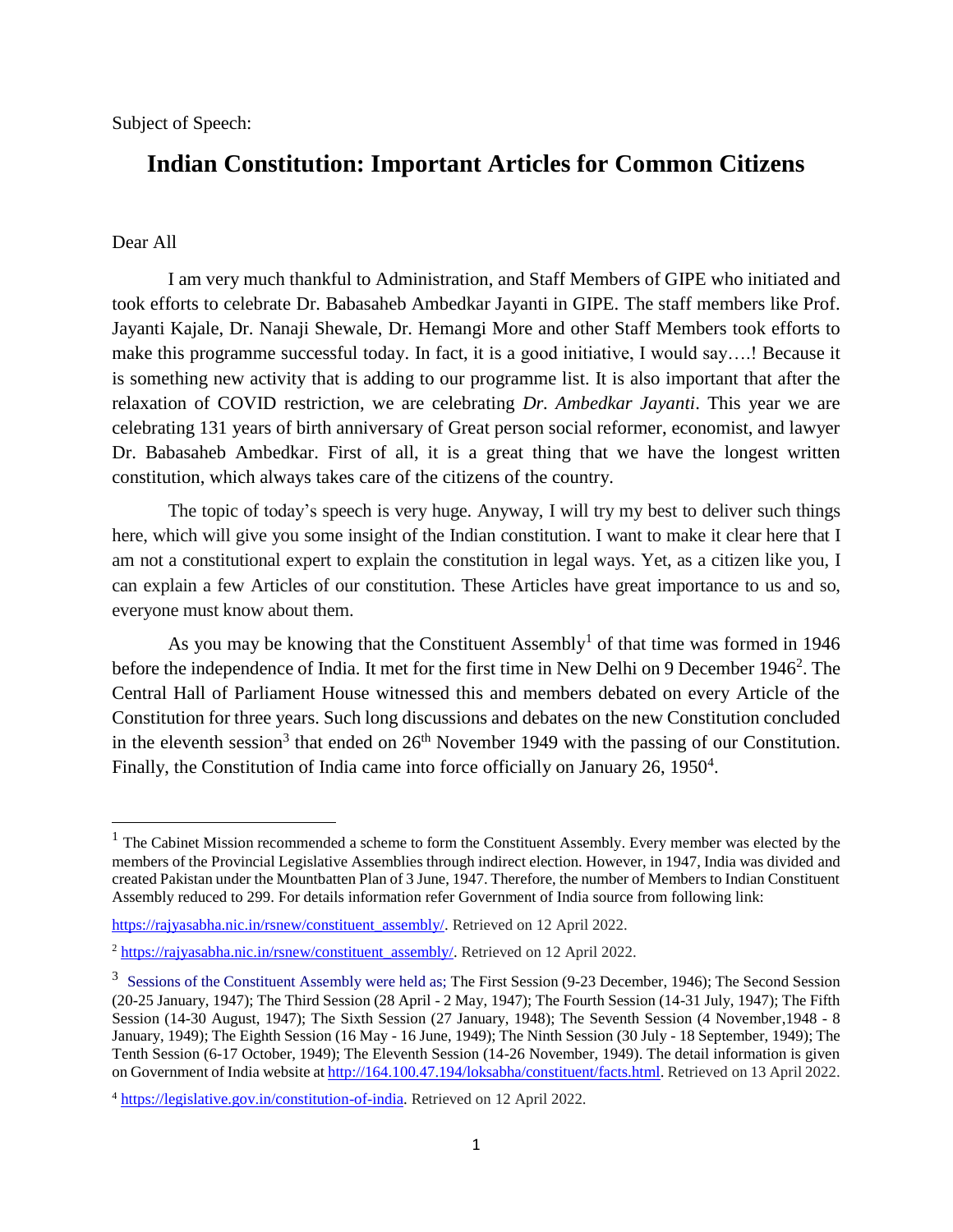It was such a great occasion for everyone, even for those who are from the lowest strata of society. They could see such wonderful written document that seriously incorporated basic fundamental rights. Most importantly, the Constituent Assembly took two years, eleven months and seventeen days to complete the historic task of drafting the Constitution. Every Article of the constitution was thoroughly discussed, and debated among the members to reach a consensus. After that, the constituent assembly allowed to make them as a part of the Constitution. A total of 165 days was engaged in the discussion and a total of 114 days were engaged in the consideration of the Draft Constitution.

Some people always say that the Constitution of India has been the longest written constitution<sup>5</sup> in the world (Pylee, 1994). Yes, it is true....! The Indian Constitution has 395 **articles** contained in 22 parts and additionally some Articles are also added in different parts through the amendments. It also has 12 schedules. Since its adoption on 26 November 1949, the constitution has been amended about 105 times. The last 105<sup>th</sup> Amendment Act was done in 2021. It is deemed to be in force from  $15<sup>th</sup>$  August  $2021<sup>6</sup>$ . The  $105<sup>th</sup>$  Amendment restored the Power of States and UTs to identify socially and educationally backward classes (SEBCs) and maintained a separate list other than the Central List for the purposes (Government of India, 2021).<sup>7</sup>

The special feature in connection with the amendment is that the Indian constitution has greater flexibility. The Government can amend some Articles of the Constitution with a simple majority. I would say, not all articles of the Constitution are important to the general public in day to day life. Some Articles are important for governance of the country, Judiciary, states, fundamental rights and duties, whereas some articles are important for the policy framing under directive principles of the state policy, etc. and so on.

However, I want to say here that some Articles are very important for common citizens and so, they should know too…! For example, If we read PART III, FUNDAMENTAL RIGHTS under the Constitution of India, we find how important are these Articles for us….! Every citizen must know them. The Constitution has given five types of Rights to the Citizens that are summarized below<sup>8</sup>. The Part III of the Constitution enshrined Fundamental rights as under  $-$ "*Right to Equality (Articles 14-18); Right to Freedom (Articles 19-22), Right against Exploitation*  (Articles 23-24); *Right to Freedom of Religion (Articles 25-28), Cultural and Educational Rights* (Article 29-30), *and Right to Constitutional Remedies (Article 32)."<sup>9</sup>*

 $\overline{\phantom{a}}$ 

<sup>5</sup> Pylee, M.V (1994), India's Constitution, New Delhi: R. Chand, 5th rev.

<sup>&</sup>lt;sup>6</sup> Rao, Sneha (2021), [https://www.livelaw.in/,](https://www.livelaw.in/) published on 3 Oct 2021, retrieved on  $13<sup>th</sup>$  April, 2022. [https://www.livelaw.in/news.](https://www.livelaw.in/news)

<sup>7</sup> [https://legislative.gov.in/sites/default/files/.pdf.](https://legislative.gov.in/sites/default/files/.pdf) Retrieved on 13 April 2022.

<sup>8</sup> [https://legislative.gov.in/constitution-of-india.](https://legislative.gov.in/constitution-of-india) Retrieved on 12 April 2022.

<sup>&</sup>lt;sup>9</sup> [https://legislative.gov.in/constitution-of-india.](https://legislative.gov.in/constitution-of-india) Retrieved on 12 April 2022.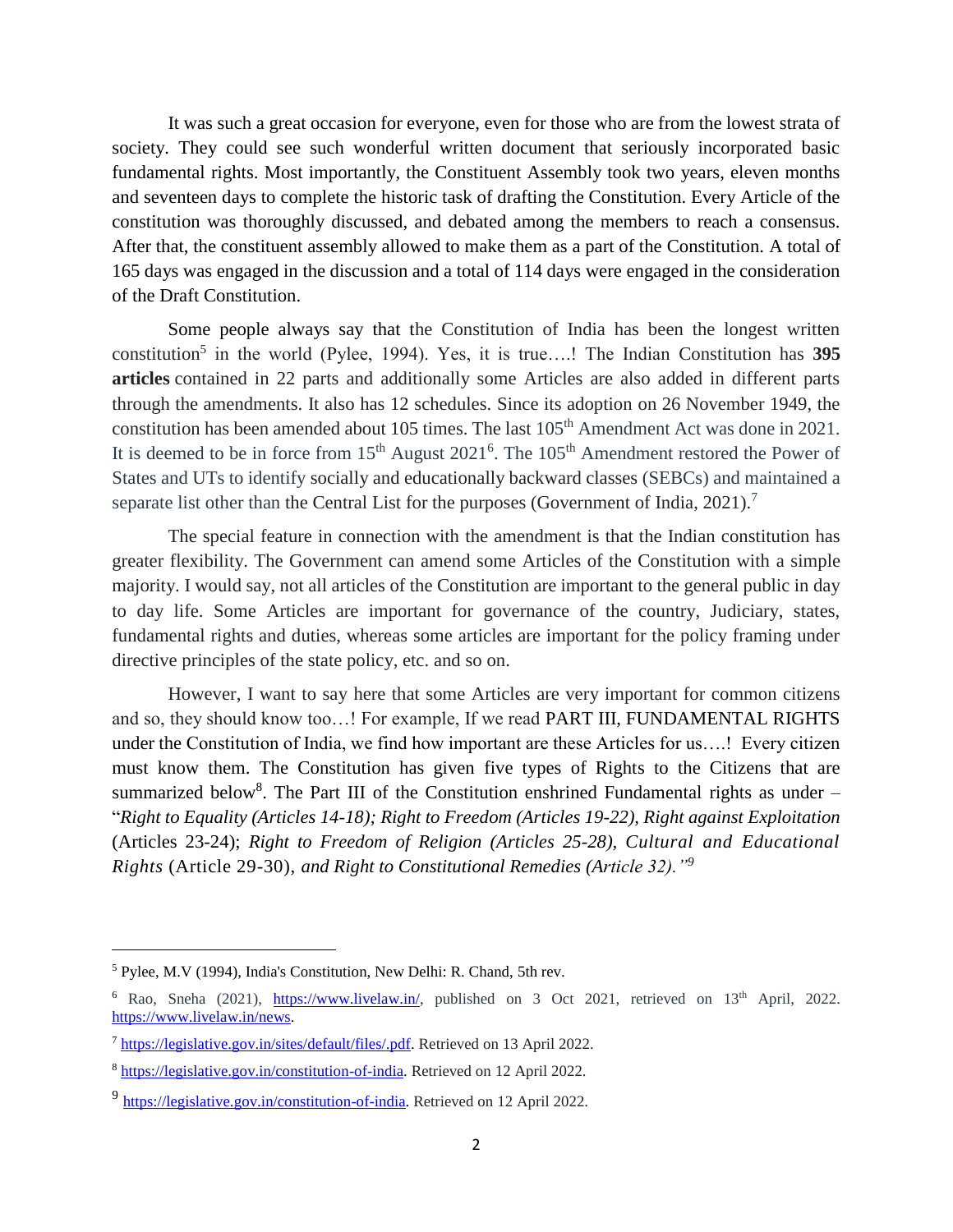Under the right to freedom, Article 21 is the heart and soul of the constitution for the common citizens. It gives the right to protection of life and personal liberty. Many times this article was used along with Article 32 in public interest issues. Article 21*—*

*"No person shall be deprived of his life or personal liberty except according to procedure established by law."<sup>10</sup>*

I would say this article is the lifeline for every citizen when a citizen is in a great threat from any activities or acts of negligence.

The Government also considered basic education as a right and so, Article 21 A was added to the constitution<sup>11</sup>to provide free and compulsory education to all children in the age group of six to fourteen years (Government of India, 2002). It was a revolutionary step toward a welfarist society. **Article 21A- Right to education stated that** —

*"The State shall provide free and compulsory education to all children of the age of six to fourteen years in such manner as the State may, by law, determine."* (Government of India, 2002)

This is a basic need and right of every child in the country. For long, many children in remote areas were deprived of from this….! We are still struggling to reach them and those areas…!

Look at these above fundamental rights as discussed above and articles of the constitution, how these articles are important for us. Sometimes, citizens do not show interest to know those rights, thinking that not important to them. It is not true….! Every citizen, at least, should know his/her basic fundamental right and articles of the constitution. Ignorance of such things may cause some pain in later life…..!

As I said how article 32 is most important to us because it gives us the right to approach the Supreme Court to implement the right if violated by any Acts, or by acts of the authorities or governments. Dr B.R. Ambedkar also referred to Article  $32^{12}$  as the "heart and soul of the Constitution."<sup>13</sup> Justice Ganjendragadkar<sup>14</sup> also observed it as, a "very special feature of the Constitution", and empowered the citizens to move for justice (Ganjendragadkar, 1970). It gives guaranteed remedy to every citizen in case of any infringement of his/her right enshrined in the Constitution. It is to be enforceable by Apex Judiciary Institution, however, there is an exception during the emergency (Nirmalendu, 1999).

Let us discuss a little bit about Article 32 of the constitution. **Article 32 says, which related to Remedies for enforcement of rights conferred by this Part***.—*

 $\overline{a}$ 

<sup>&</sup>lt;sup>10</sup> [https://legislative.gov.in/constitution-of-india.](https://legislative.gov.in/constitution-of-india) Retrieved on 12 April 2022.

<sup>11</sup>[https://legislative.gov.in/constitution-eighty-sixth-amendment-act-2002.](https://legislative.gov.in/constitution-eighty-sixth-amendment-act-2002) Refer Constitution (Eighty-sixth Amendment) Act, 2002 (Government of India, 2002). Detail information is available at.

<sup>&</sup>lt;sup>12</sup>[https://theprint.in/theprint-essential/what-is-article-32.](https://theprint.in/theprint-essential/what-is-article-32) Retrieved on 13 April, 2022.

<sup>&</sup>lt;sup>13</sup> [http://164.100.47.194/loksabha/writereaddata/.](http://164.100.47.194/loksabha/writereaddata/) The Detail reference for this found in 'Government of India, (Constituent Assembly Of India Debates (Proceedings) - Vol. VII,' Thursday, the 9<sup>th</sup> December, 1948. Retrieved on 13 April, 2022.

<sup>&</sup>lt;sup>14</sup> P. B. Ganjendragadkar served as the 7<sup>th</sup> Chief Justice of India, from February 1964 to March 1966.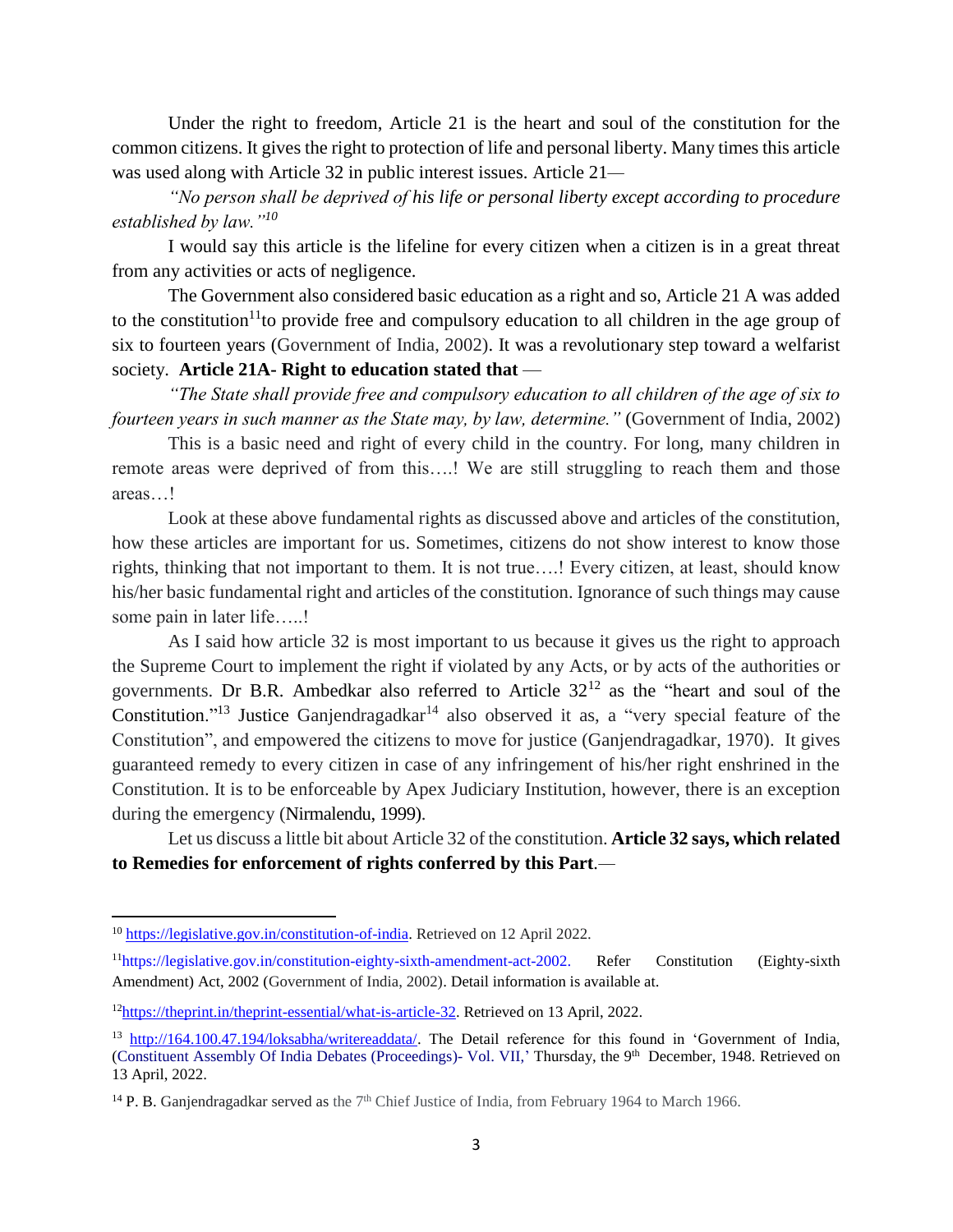"(1) The right to move the Supreme Court by appropriate proceedings for the enforcement of the rights conferred by this Part is guaranteed.

(2) The Supreme Court shall have the power to issue directions or orders or writs, including writs in the nature of *habeas corpus, mandamus,* prohibition, *quo warranto*  and *certiorari,* whichever may be appropriate, for the enforcement of any of the rights conferred by this Part."<sup>15</sup>

Using the right given by Article 32, T.N. Godavarman Thirumulpad tested the power of Article by filing a Writ Petition in the Supreme Court in 1995. The very famous case under "*Writ Petition 202 of 1995, T.N. Godavarman Thirumulpad versus Union of India"* <sup>16</sup> turned out to be a landmark petition in related to the conservation of natural resources and the biosphere. Initially, this Writ Petition had limited scope to the cutting of trees in Nilgiri Hills. This Writ Petition has been converted into "continuous mandamus". But, later on, it became a role model petition to many activists, who work in many areas and filed many Interlocutory Applications (IAs) before the Supreme Court of India as Public Interest Litigations (PIL). The Apex Court also admitted and disposed of with judgments in the public interest.

So, I feel that Article 32 is a great instrument that is given to common citizens. Any person can file a case in public interest in the Supreme Court without any hesitation. Even a simple letter with respect to the public interest can lead to be converted as a PIL. The Supreme Court has taken up many such issues earlier under PIL. It is not limited to this. Even Apex Court itself can take up the issue as 'Suo Moto' under Article 32 and 226/227 under the following categories as:

- Contempt of Court: reason may be as; "not following the Hon'ble Courts' orders"
- Reopen of Old cases: if new evidence is submitted again in the closed cases.
- Order probe for new cases: If a person is unable to pursue a case and not going well as per law.

So, all are brief discussion on today's occasion. I am very happy and hope that everyone will read the 'fundamental right' of the Constitution and will use them in day to day life.

Thank You all…!

 $\overline{a}$ 

Dr. Kailas Thaware, Professor of Economics, GIPE, PUNE. Date: 13 April 2022.

<sup>&</sup>lt;sup>15</sup> [https://legislative.gov.in/constitution-of-india.](https://legislative.gov.in/constitution-of-india) Retrieved on 12 April 2022.

<sup>16</sup> <https://indiankanoon.org/doc/187366700/> Retrieved on 12 April 2022.